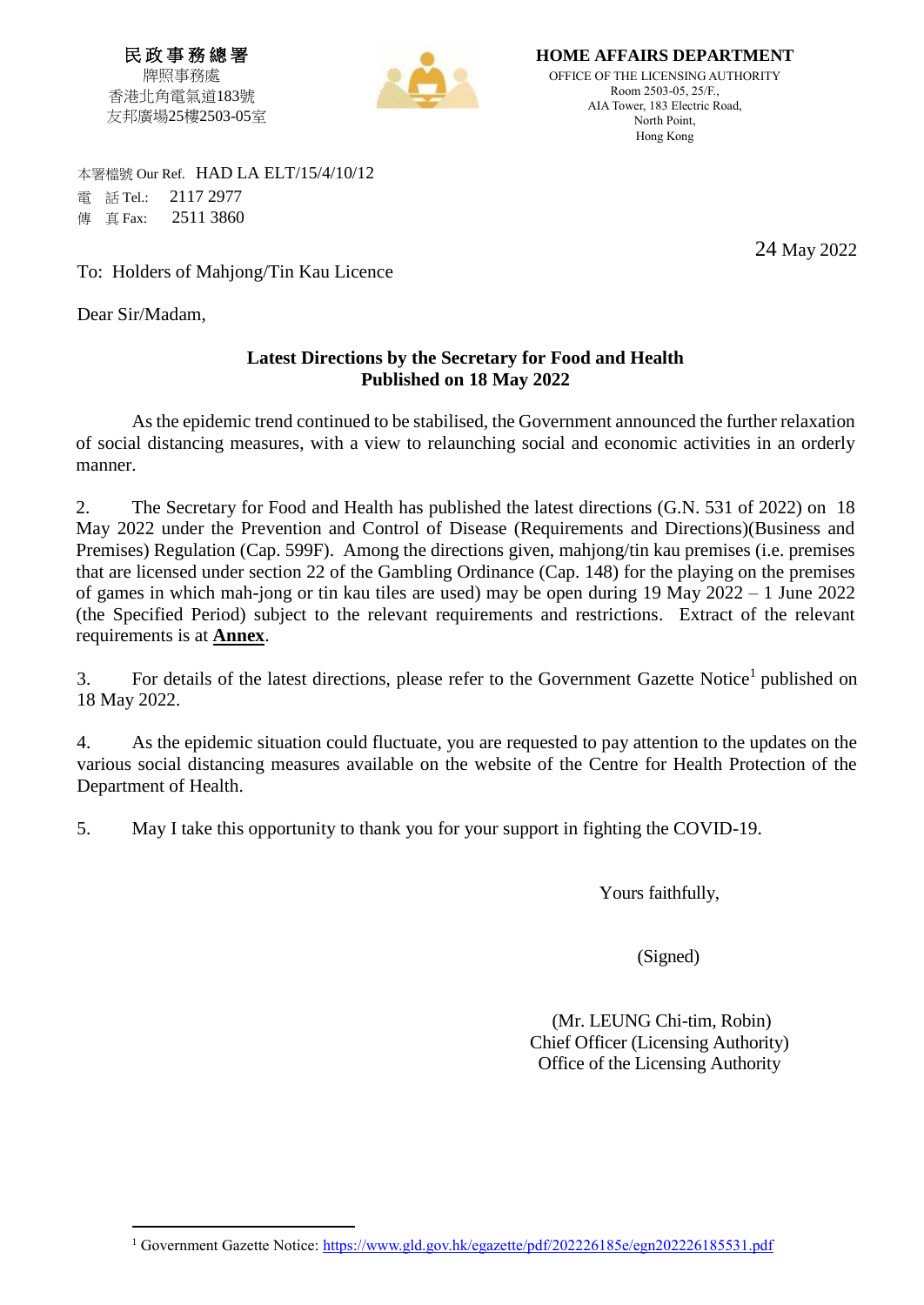## **Requirements and restrictions - mahjong-tin kau premises**

- (1) a person must wear a mask at all times within any mahjong-tin kau premises;
- (2) body temperature screening on a person must be conducted before the person is allowed to enter the mahjong-tin kau premises;
- (3) hand sanitisers must be provided at the mahjong-tin kau premises for any person therein;
- (4) the poster containing the 'LeaveHomeSafe' venue QR code must be displayed at the entrance of the premises or at a conspicuous location which must be unobstructed at any one time so that it is readily accessible for scanning by the 'LeaveHomeSafe' mobile application on mobile phone/other mobile device by a person entering the premises and the size of the image of the poster displayed must not be less than  $210 \times$ 297mm (A4 size);
- (5) it must be ensured that before a user is allowed to enter the premises, the user scans the 'LeaveHomeSafe' venue QR code using the 'LeaveHomeSafe' mobile application on his/her mobile phone/other mobile device [see note 3 of G.N. (E.) 531 of 2022];
- (6) must comply with the requirements applicable to mahjong-tin kau premises under the Vaccine Pass Direction [see note 2 of G.N. (E.) 531 of 2022];
- (7) the premises must be closed from 2.00 a.m. to 4.59 a.m. For the avoidance of doubt, this requirement does not exempt the premises from complying with the prevailing condition in respect of opening hours as stipulated in the relevant licence issued under the Gambling Ordinance (Chapter 148);
- (8) the number of customers at any premises at any one time must not exceed 75% of the normal seating capacity or normal capacity of the premises;
- (9) tables next to one another and less than 1.5 metres apart must not be made available for use at the same time or there must be some form of partition which could serve as effective buffer between each table;
- (10) no more than 8 persons may be allowed to be seated together at one table or to be allowed in the same group;
- (11) tile sets must be replaced with cleaned ones every time a new player joins or application of disinfection materials with durable efficacy on the tile sets must be carried out;
- (12) if the requirements or restrictions below are not adopted, on being identified by an enforcement agent, the following corresponding measures for reducing the risk of transmission must be taken on the subsequent day:—

| adopted                                                                                          | Requirements or restrictions not   Corresponding measures for reducing the<br>risk of transmission |
|--------------------------------------------------------------------------------------------------|----------------------------------------------------------------------------------------------------|
| Any of those set out in paragraphs $(1)$ Closure of the premises for 3 days<br>to $(3)$ , $(11)$ |                                                                                                    |
| Any of those set out in paragraphs (7) $\vert$ Closure of the premises for 7 days<br>to (10)     |                                                                                                    |
| Any of those set out in paragraphs (4)<br>to (6)                                                 | Closure of the premises for 14 days                                                                |

if the corresponding measures for reducing the risk of transmission as set out above are not adopted on the premises, on being identified by an enforcement agent, such corresponding measures must be taken on the subsequent day; and

(13) for requirements and restrictions in relation to group gathering within any mahjong-tin kau premises:—